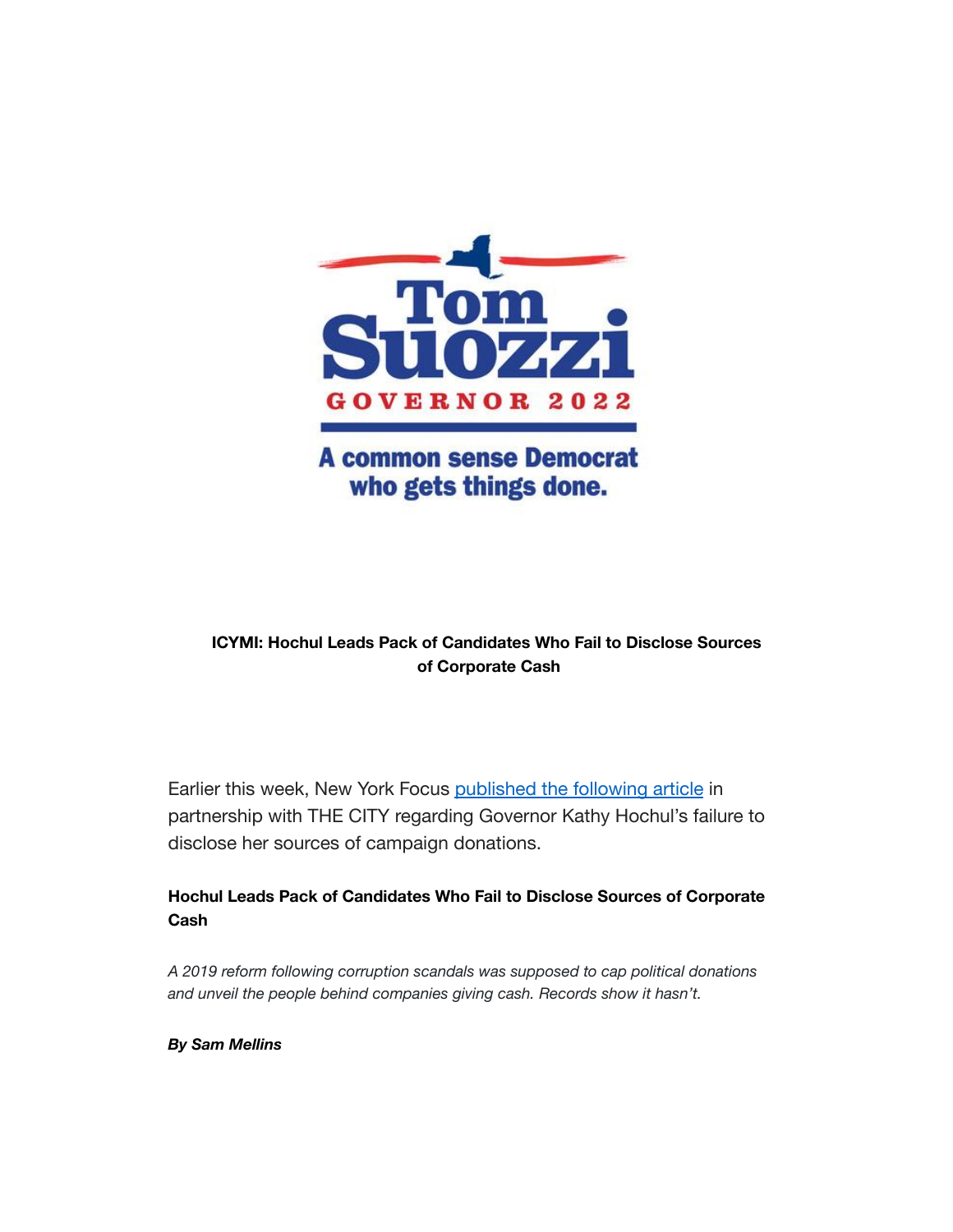*This article was published in partnership with THE [CITY](https://www.thecity.nyc/)***.**

**The state Board of Elections has failed to enforce a 2019 law requiring campaigns to disclose the identities of the individuals behind certain corporate donations, while campaigns across the state have flouted the law with impunity, an analysis by New York Focus found.**

**The disclosure requirements have been breached by both Republican and Democratic candidates, including New York's [most prolific](https://www.nytimes.com/2022/01/18/nyregion/kathy-hochul-fundraising.html) fundraiser in 2021 — Gov. Kathy Hochul.**

**This Thursday, Hochul will host a private fundraiser in New York City with attendance costing as much as [\\$42,500 a head.](https://www.timesunion.com/capitol/article/Hochul-fundraiser-A-small-private-and-pricey-16838287.php)**

**The [2019 law](https://www.nysenate.gov/legislation/bills/2019/a776) [mandates](https://www.elections.ny.gov/CampaignFinanceFAQ.html) that candidates for office record the owners of all limited liability companies, or LLCs, that contribute to their campaigns, and attribute the contributions to those owners in proportion to how much of the LLC each one owns.**

**The donations count towards an individual's legal [contribution limit](https://www.elections.ny.gov/CFContributionLimits.html) for the year, a rule meant to prevent individuals from using LLCs as an end run around per person contribution caps.**

**Widespread past funneling of massive anonymous donations through multiple companies helped build momentum for reform.**

**The reform law also requires that LLCs that make political contributions submit a form to the Board of Elections detailing the same information — the names of their owners and each one's ownership stake in the LLC.**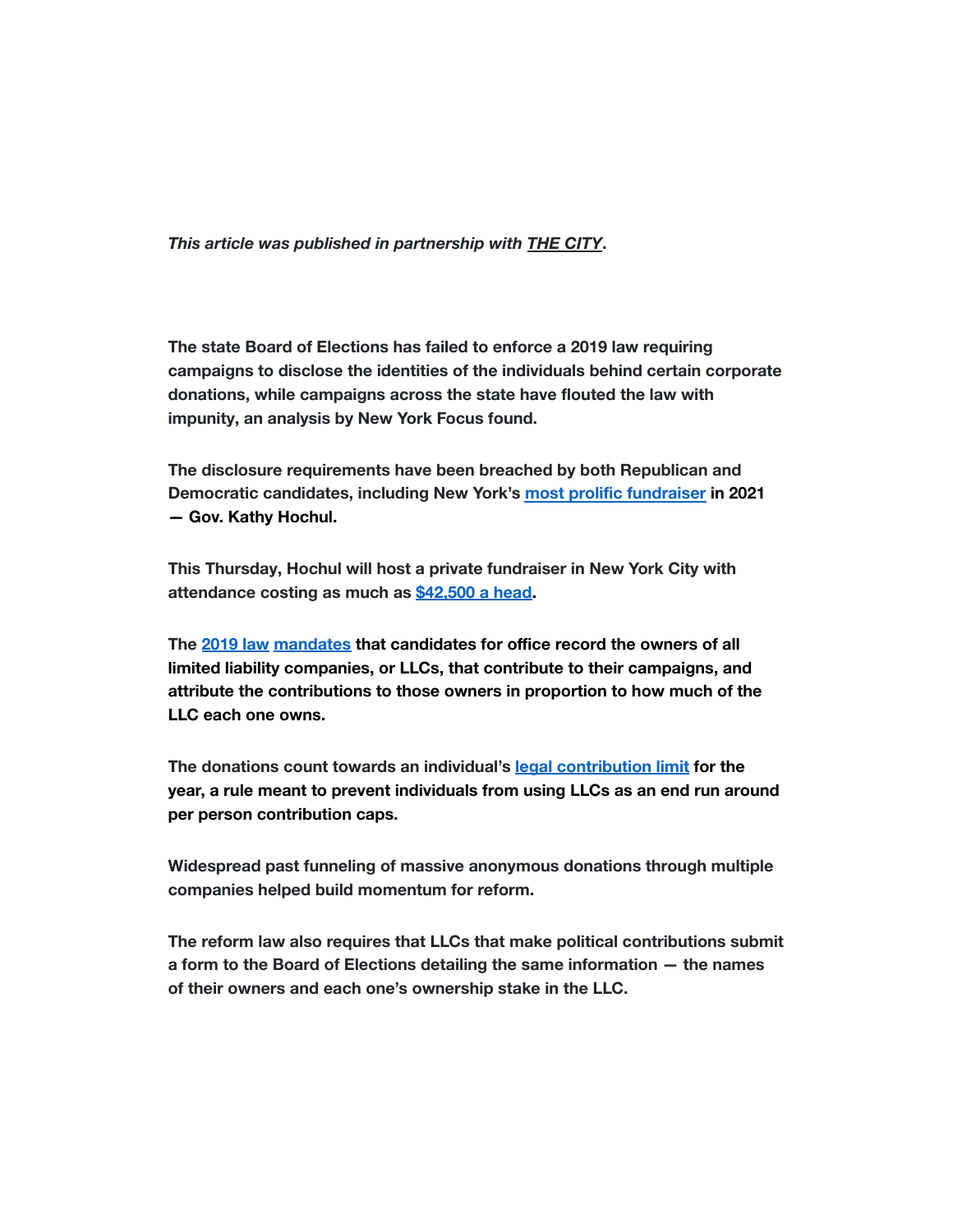**In nine out of 10 cases in 2021, that didn't happen either, according to records obtained through a public records request by the nonprofit government watchdog Public Accountability Initiative and provided to New York Focus.**

**Both of these changes were intended to peel back the curtain on the role of corporate money in New York politics, says an author of the reforms.**

**"We wanted to know who's behind these LLCs," said Assemblymember Jo Anne Simon (D-Brooklyn), a lead sponsor of the 2019 law.**

**Simon said she was dismayed to learn the law hasn't been enforced by the Board of Elections. "I don't think it would have dawned on either one of us that we should have told them that people were required to file these statements of identity in order to make contributions, and that the BOE would somehow think they didn't have to enforce it."**

### **Cutting Corners**

**Hochul has received more dark money from LLCs than any other politician in the state. In 2021, her campaign received roughly 170 donations from LLCs, ranging from \$50 to \$5,000, according to her public campaign finance report filed last month.**

**In over 130 cases as of Monday evening, Hochul's campaign did not record the LLCs' owners or attribute the contributions to those owners, New York Focus found. Over 140 donations came from LLCs that did not disclose their owners to the Board of Elections.**

**In over 110 cases representing nearly \$400,000 worth of donations, neither the LLC nor Hochul's campaign submitted information on the LLCs owners. The filings show, for example, that LLCs "DUMBO Lofts Rental," KAS Production Center" and "Maxwell Murphy" have each donated \$5,000 to the governor but the individuals behind them remain anonymous.**

**"We don't know who is funding Governor Hochul, despite her pledges of transparency," said Robert Galbraith, a senior research analyst at the Public**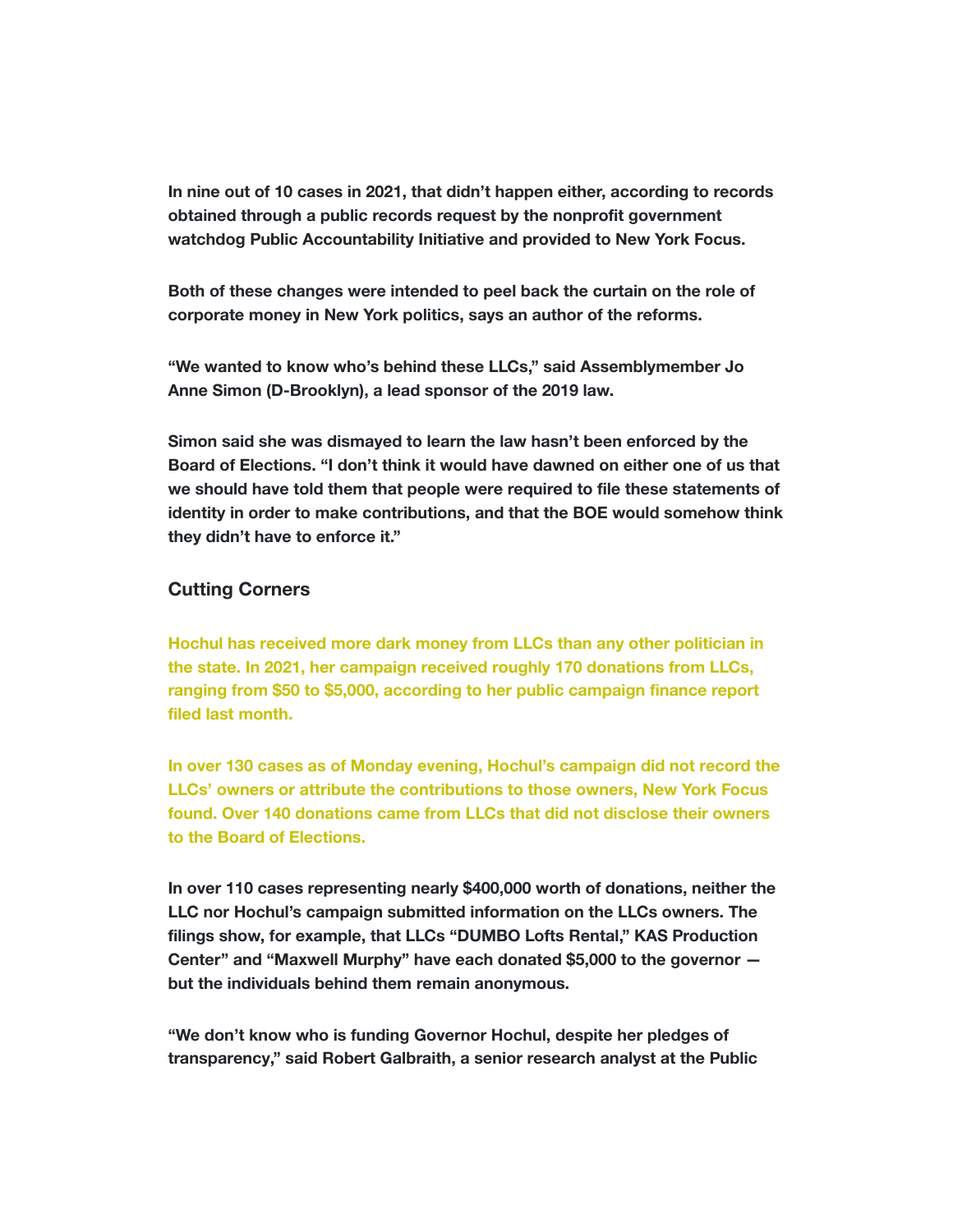**Accountability Initiative, referring to Hochul's commitment upon her inauguration last year to usher in a "[new era of transparency](https://www.nysfocus.com/2021/09/08/hochul-transparency-foil-reform/)."**

#### **The Hochul campaign declined to comment.**

**Limited compliance with disclosure laws isn't unique to Hochul's campaign.**

**Also as of Monday evening, other candidates who did not disclose the owners of LLCs that contributed to their campaigns in 2021 included state Senate Majority Leader Andrea Stewart-Cousins (D-Westchester), Senate Minority Leader Robert Ortt (R-Niagara), Assembly Speaker Carl Heastie (D-The Bronx) and Assembly Minority Leader William Barclay (R-Oswego). None, however, accepted nearly as many donations from LLCs, or overall, as Hochul's campaign.**

**Other major gubernatorial candidates, from both parties, were also missing information regarding LLC donors to their campaigns.**

**Democrat Jumaane Williams, who received \$5,000 in LLC contributions, and Republican Andrew Giuliani, who received \$1,300, did not disclose the individuals behind the donations.**

**The filing from Rep. Tom Suozzi (D-L.I.) included information on the owners of most of the LLCs that contributed towards a total of nearly \$50,000 to his campaign in 2021. For some donations, the filing contained a note that the campaign had requested that information.**

**Rep. Lee Zeldin's (R-L.I.) included individual information for the one LLC contribution he received in 2021, a \$5,000 donation. Republican Rob Astorino disclosed individual donor information for the large majority of the over \$50,000 in LLC contributions he received.**

**Asked for comment, a Suozzi spokesperson criticized the missing disclosures in Hochul's campaign filing.**

**"Governor Hochul says she would usher in "a new era of transparency," yet when it comes to campaign finance disclosures of LLCs, using taxpayer**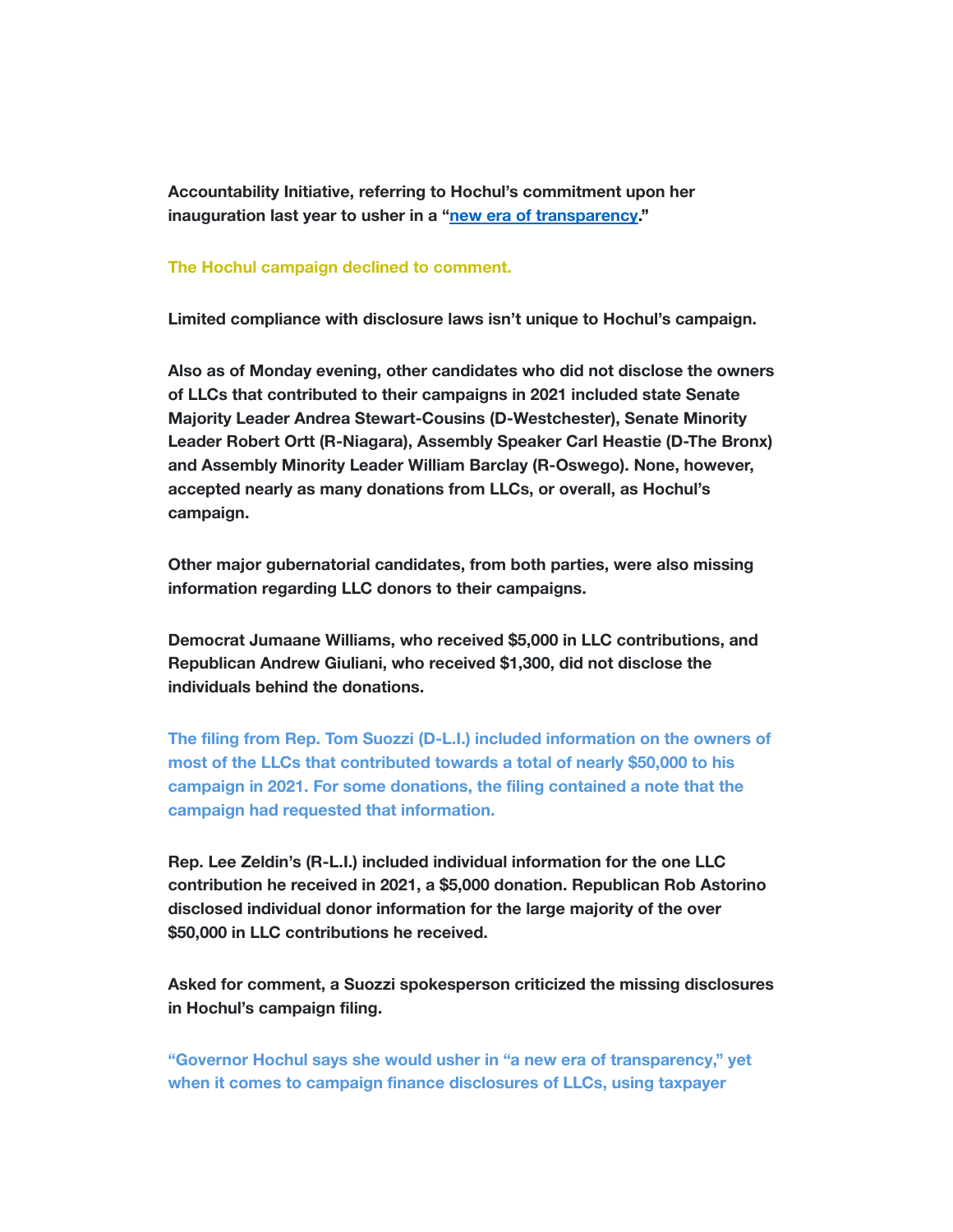**funded state aircraft for political purposes, or disclosing her calendar and meetings with lobbyists, she refuses to follow the rules. She has the staff, she has \$20 million in campaign funds, yet she refuses to use that staff or those funds to make sure she complied with the rules. What is she hiding?" said campaign spokesperson Jason Elan in a statement.**

**The other campaigns did not respond to requests for comment from New York Focus.**

**Matthew Koos, a veteran of several New York political campaigns, said the missing information on candidates' disclosure reports was not surprising.**

**"Some of the more 'professional' treasurers and compliance firms definitely cut some corners," said Koos. "I don't know that there's a great amount of fear of this law being enforced."**

**The 2019 law was passed to fix a quirk of New York campaign finance law known as the "[LLC loophole,](https://citylimits.org/2018/09/07/coming-to-grips-with-the-two-decade-deluge-of-llc-money-into-new-yorks-democracy/)" which treated LLCs as individuals for campaign finance purposes. That allowed the firms to contribute [as much as \\$60,000](https://www.nytimes.com/2015/07/21/opinion/new-yorks-big-money-loophole.html) each to candidates every year, all while their owners remained anonymous [sometimes contributing through multiple LLCs at once](https://www.timesunion.com/tuplus-local/article/Cuomo-adds-5M-amid-reform-talk-6770171.php) to give even more than \$60,000 to a candidate.**

**This amount was far higher than the \$5,000 donation limit for other types of corporations, and an individual who owned multiple LLCs could also use them to contribute many more times than the individual limit.**

**The LLC loophole played a role in corruption cases brought by federal prosecutors against the late former Assembly Speaker Sheldon Silver, who died in prison last month, and former Senate Majority Leader Dean Skelos, who recently finished serving a federal sentence.**

**The 2019 law, sponsored by Simon and state Sen. Brian Kavanagh (D-Brooklyn/Manhattan) aimed to end the loophole and rein in the influence of big money in New York politics.**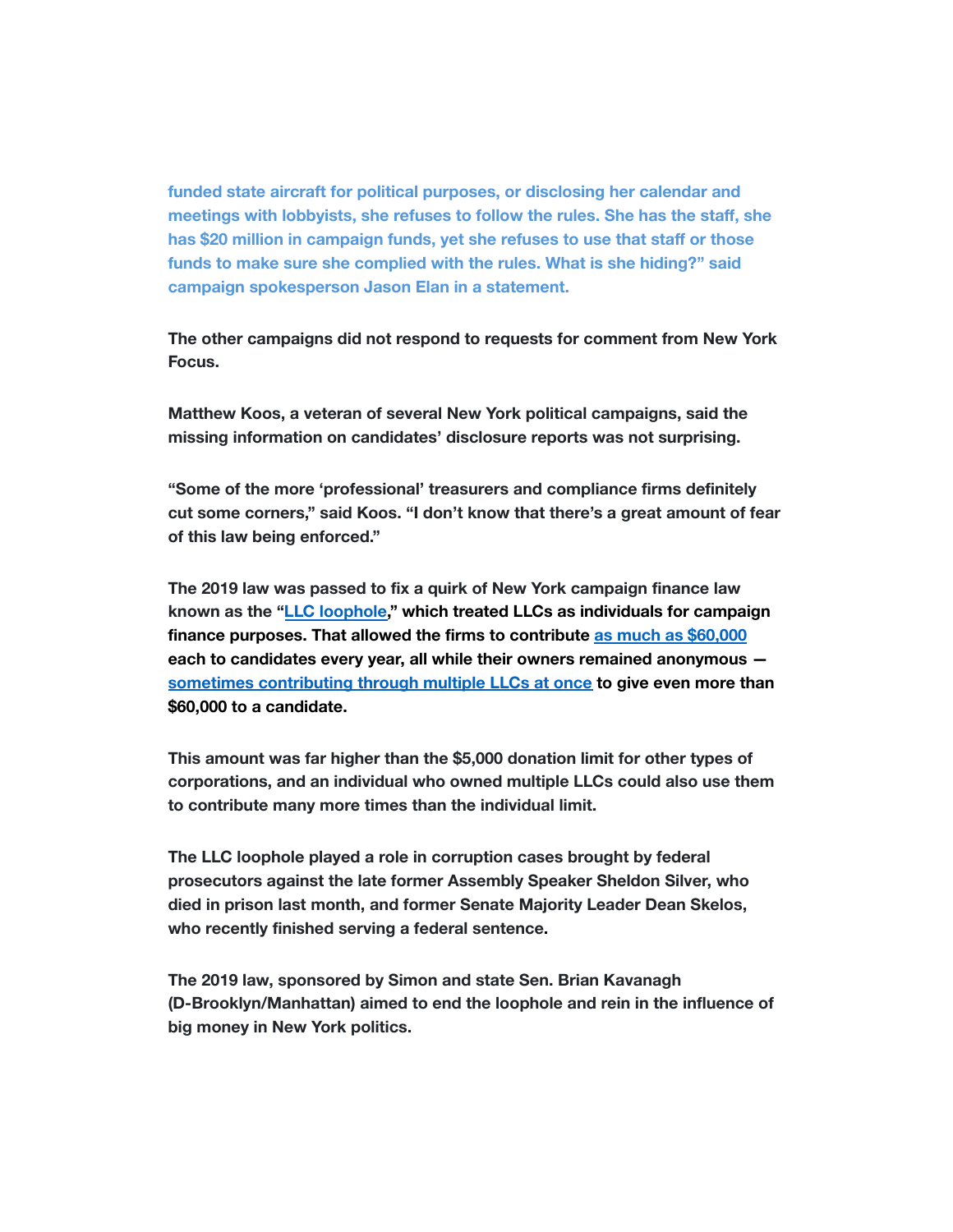**By reducing the maximum contribution by more than ten times, the law has indeed [limited the amount](https://www.thecity.nyc/2021/10/20/22737593/big-money-race-for-new-york-governor) of LLC money in New York's elections. At nearly \$4.2 million in 2021, LLC contributions still represent a significant amount of money in New York politics, but far smaller than before the loophole was closed: LLCs contributed [\\$54 million](https://www.nytimes.com/2015/07/21/opinion/new-yorks-big-money-loophole.html) between 2011 and 2014.**

**The vast majority of LLCs that donated to political campaigns in 2021 did not comply with the legal mandate to disclose their owners and each one's ownership stake.**

**Of the over 2,600 LLCs that made political contributions in 2021, fewer than 280 filed forms with the Board of Elections disclosing their individual owners and ownership stakes by the end of the year, the data shows — a compliance rate barely above 10%.**

**None of the ten largest LLC donors, which donated amounts ranging from \$20,000 to \$200,000, filed disclosure forms. Donations to independent expenditure committees are exempt from the \$5,000 limit, but are still subject to the disclosure requirement.**

**The low compliance rate "defeats the supposed function of disclosure, which is to let you know who is pouring thousands and thousands of dollars into New York politics," Galbraith said.**

#### **Ad Hoc Enforcement**

**The state Board of Elections has several tools at its disposal to compel disclosures from recalcitrant donors or campaigns, including fines and lawsuits, according to Ian Vandewalker, senior counsel at the Brennan Center for Justice.**

**But it has not used them. In 2020, the Board of Elections did not take any enforcement actions against LLCs that failed to disclose the identities of their owners, the records obtained by Public Accountability Initiative show.**

**A spokesperson for the BOE told New York Focus that was a deliberate choice. He attributed the decision to Risa Sugarman, who in 2014 was appointed by**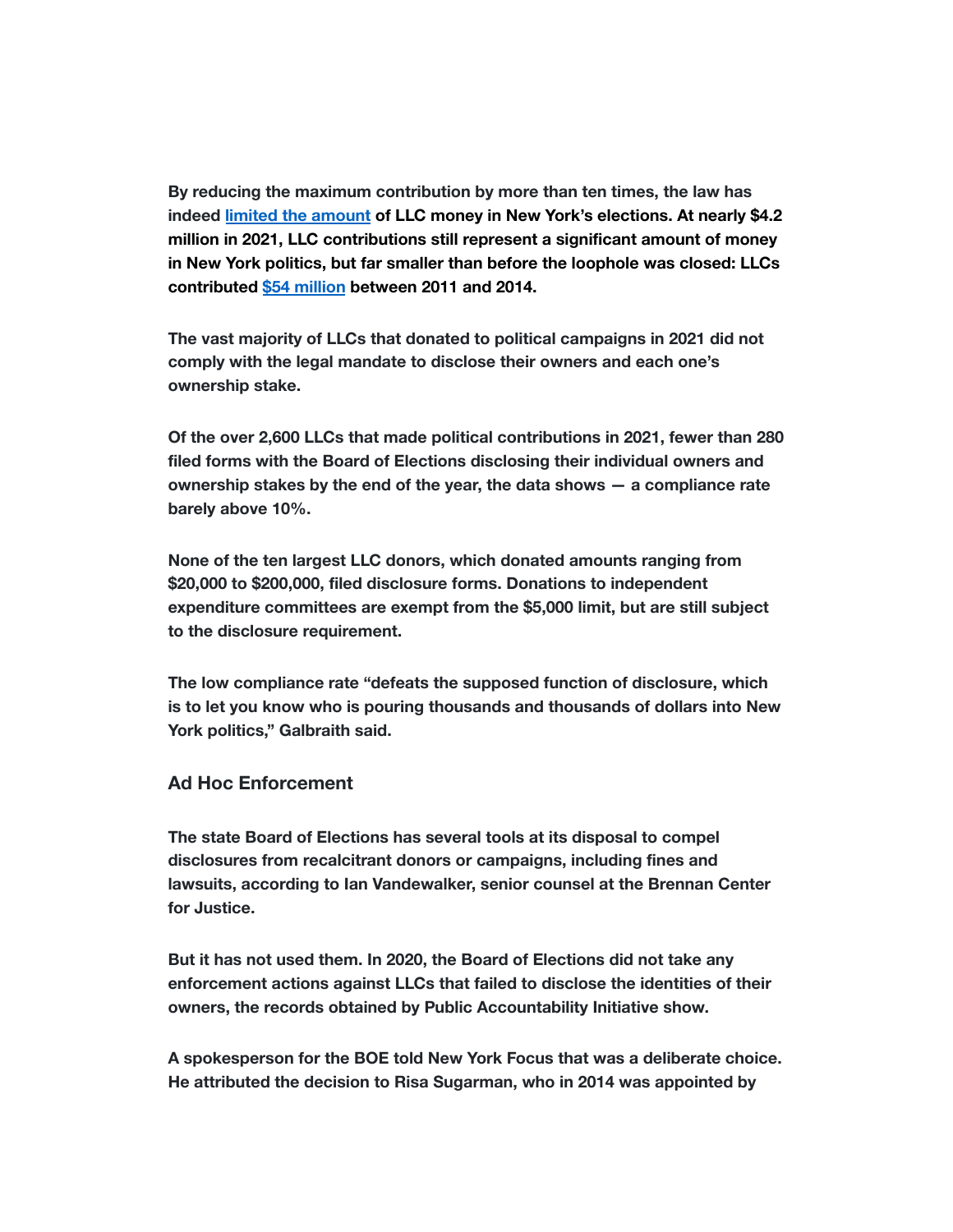**former Gov. Andrew Cuomo to serve as the Board's chief enforcement lawyer, a role she held until January 2021.**

**"She thought suing and fining people for failing to make filings was a waste of time and only did so selectively," said John Conklin, the Board of Elections' director of public information.**

**Sugarman could not be reached for comment.**

**Michael Johnson, the board's current chief enforcement lawyer, did not respond to an inquiry on whether he had taken any enforcement actions in 2021, or other questions from New York Focus.**

**In retrospect, Simon said, the Board of Elections' lack of enforcement is of a piece with its historical approach to much campaign finance law. "They enforce in a kind of ad-hoc manner. They'll enforce certain things but leave all of these glaring violations and failures to file without any follow up," she said.**

#### **Ignorance of the Law**

**Even supporters of the law acknowledged that campaigns may have good reasons for failing to comply with it.**

**Simon said that it can be difficult for candidates to comply with disclosure requirements, since it's not always apparent who is behind the LLCs they are accepting money from, and LLCs don't always respond to requests for that information.**

**"In the reality department, it's incredibly cumbersome. We make these laws, and we expect people to comply, but it's not easy to, sometimes. If people don't get back to you, you might not have that information right away," she said.**

**Some LLC owners may be knowingly skirting the law to hide their identities, said Tom Speaker, policy analyst at the good-government group Reinvent Albany, but most are likely simply ignorant of the new disclosure requirements.**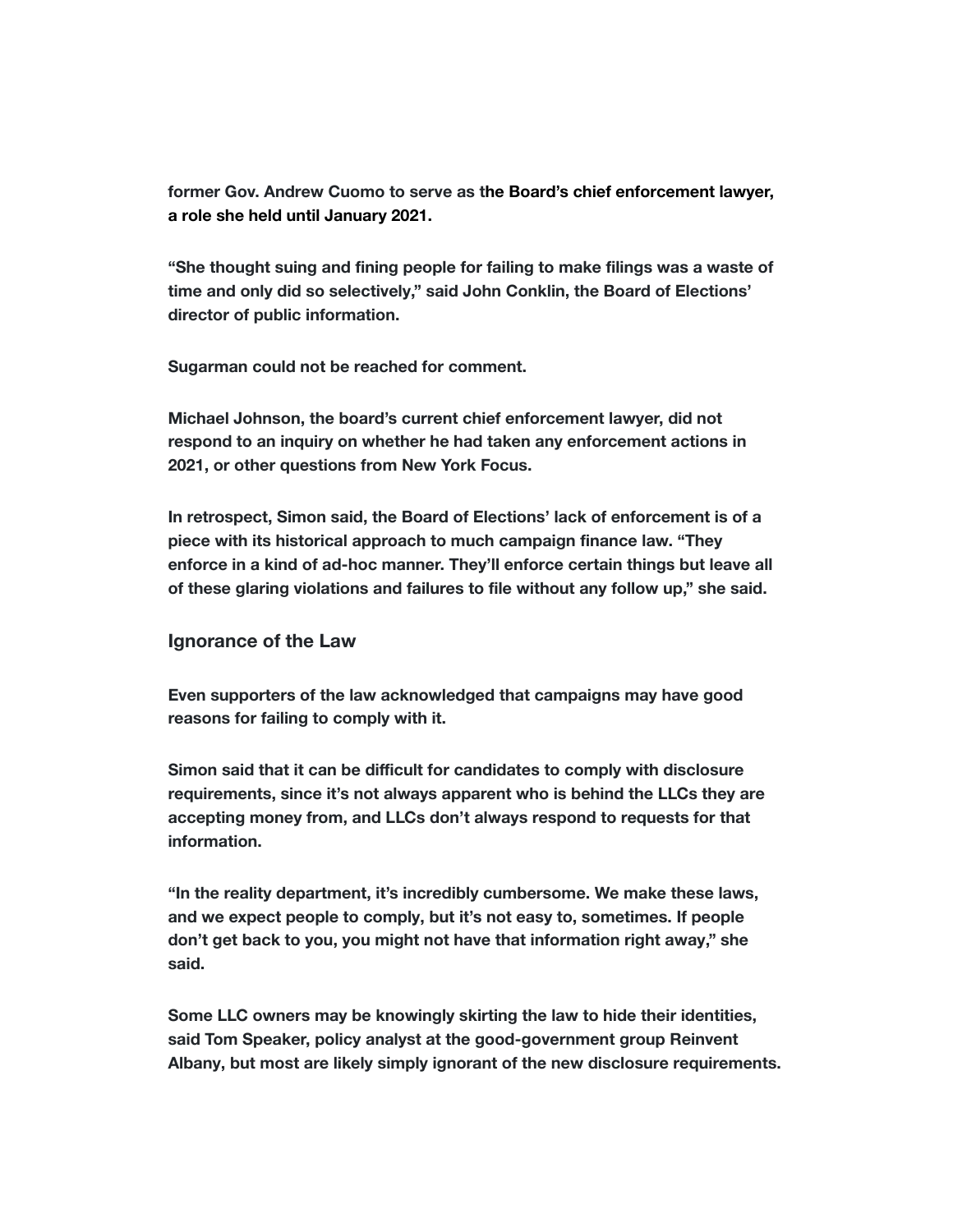**Reinvent Albany supported the 2019 law as a "step forward," Speaker said, but argued at the time that a better policy would be to entirely ban direct corporate contributions to candidates, as 22 states and the federal government [already](https://www.ncsl.org/Portals/1/Documents/Elections/Contribution_Limits_to_Candidates_2020_2021.pdf) [do.](https://www.cnn.com/2019/05/20/politics/supreme-court-corporate-political-donations/index.html)**

**A weakness of the current law is that nothing prevents companies or individuals from owning and contributing through multiple LLCs and therefore violating the spirit of the \$5,000 limit, if not its letter. "Real estate companies can really have hundreds of LLCs, because usually each property has its own LLC," Speaker said.**

**Even when the disclosure requirements are followed, the 2019 law rarely results in the public getting individual donor information before the relevant election, Galbraith noted. The law allows LLCs to file their disclosure papers at any point up to December 31 of the year their contribution was made. That's over a month after general elections in early November, and long after the mid-year party primaries which decide many races in deep-blue parts of the state.**

**"It's pointless to delay the disclosure of who's funding elections until well after the election has happened," Galbraith said.**

**This timetable for LLCs differs from the disclosure [requirements](https://www.elections.ny.gov/NYSBOE/download/finance/FilingSched2021rev.pdf) imposed on candidates, who must file disclosures of donations roughly a month and a week before primaries and general elections, in addition to two disclosure deadlines in January and July.**

**Simon said the December 31 date was chosen since that's when many LLCs are processing their accounts for tax purposes, and questioned whether requiring disclosure before elections would have an impact.**

**"If it's a week in advance, I'm not sure it's going to make a real difference to changing the outcome of an election. You could make a different date, but somebody could always give money the day before the election," she said.**